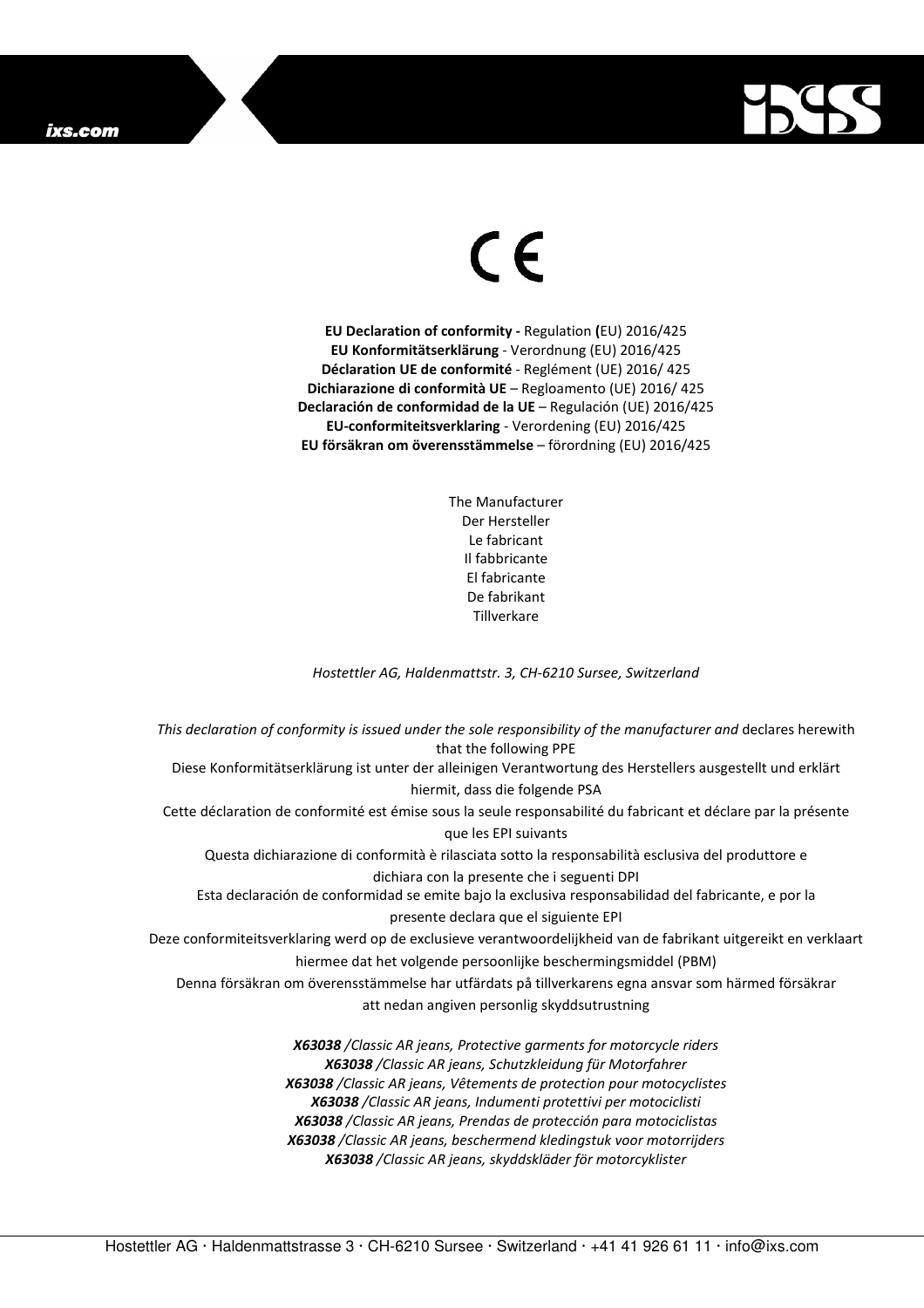



has undergone the EU-type examination conformity assessment procedure (Module B) performed by the Notified Body, IDIADA AUTOMOTIVE TECHNOLOGY, S.A. (OC.0164), P. I. L'ALBORNAR, E-43710 Santa Olivia (Tarragona – Spain), which has issued the EU Type Examination Certificate No. MT19020041.

And is compliant with the following Standard prEN17092-4:2018 (A)

## hat das EU-Baumusterprüfungs-Konformitätsbewertungsverfahren durchlaufen (Modul B) durchgeführt von der benannten Stelle, IDIADA AUTOMOTIVE TECHNOLOGY, S.A. (OC.0164), P. I. L'ALBORNAR, E-43710 Santa Olivia (Tarragona – Spanien), die die EU-Baumusterprüfbescheinigung Nr. MT19020041 ausgestellt hat.

und entspricht der folgenden Norm prEN17092-4:2018 (A)

a subi la procédure d'évaluation de la conformité pour l'examen de type UE (module B) réalisée par l'organisme notifié, IDIADA AUTOMOTIVE TECHNOLOGY, S.A. (OC.0164), P. I. L'ALBORNAR, E-43710 Santa Olivia (Tarragona – Espagne), qui a délivré le certificat d'examen de type UE n°. MT19020041.

Et est conforme à la norme suivante prEN17092-4:2018 (A)

è stato sottoposto alla procedura di valutazione della conformità dell'esame UE del tipo (modulo B) eseguita dall'organismo notificato, IDIADA AUTOMOTIVE TECHNOLOGY, S.A. (OC.0164), P. I. L'ALBORNAR, E-43710 Santa Olivia (Tarragona – Spagna), che ha rilasciato il certificato di esame UE del tipo n. MT19020041.

Ed è conforme alla seguente norma prEN17092-4:2018 (A)

ha sido sometido al procedimiento de evaluación de conformidad del examen de tipo UE (Módulo B) realizado por el organismo notificado, IDIADA AUTOMOTIVE TECHNOLOGY, S.A. (OC.0164), P. I. L'ALBORNAR, E-43710 Santa Olivia (Tarragona – España), que ha emitido el certificado de examen UE de tipo no. MT19020041.

Y cumple con el siguiente estándar prEN17092-4:2018 (A)

de EG-typekeuring-conformiteitsbeoordelingsprocedure doorlopen (module B) heeft,uitgevoerd door de aangemelde instantie IDIADA AUTOMOTIVE TECHNOLOGY, S.A. (OC.0164), P. I. L'ALBORNAR, E-43710 Santa Olivia (Tarragona – Spanje) die het certificaat van EG-typeonderzoek nr. MT19020041 afgegeven heeft,

en voldoet aan de volgende norm: prEN17092-4:2018 (A)